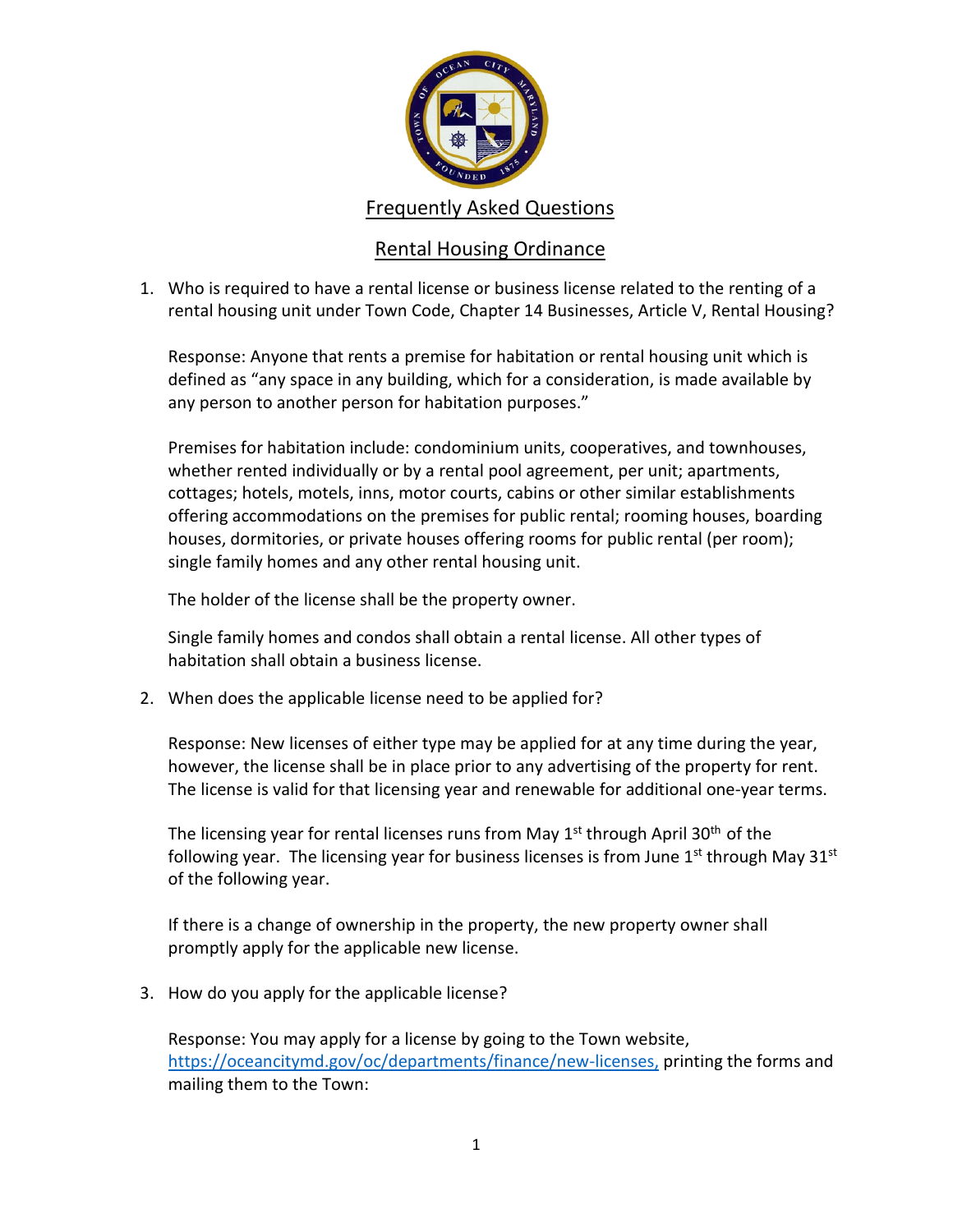Town of Ocean City Licensing Department P.O. Box 5000 Ocean City, Maryland 21843

Applications may also be dropped off at City Hall: Finance Department 301 N. Baltimore Avenue Ocean City, Maryland 21842

If you have any questions call Lori Calloway, License Inspector, at #410-289-8833.

4. What is the cost of the applicable license?

Rental license \$141.00 R-1 Zone Rental license \$191.00 Business license  $$141.00$  plus applicable per room fees (All rental and business license fees include a mandatory annual noise control permit fee of \$25.00 - cost included in the above fee).

5. How is the applicable license renewed?

Response: Licenses shall be renewed on annual basis. License renewal notices are mailed in early March (rental licenses) and April (business licenses). Instructions for renewal are included in the renewal notices. Additionally, license renewals can be applied for and paid for online - [https://oceancitymd.gov/oc/departments/finance/bill](https://oceancitymd.gov/oc/departments/finance/bill-payments/)[payments/,](https://oceancitymd.gov/oc/departments/finance/bill-payments/) or the form may be mailed in with the payment.

6. Do the licensing requirements apply to third party rental companies (hosting platforms) such as Air BNB, Home Away, VRBO and all other similar platforms?

Response: Yes. It is required of the property owner regardless of how they choose to make their property available for rent.

7. The ordinance indicates that the hosting platform or property manager must verify the license of the property owner. Does this mean if an owner presents a physical copy of their license that would not be sufficient?

Response: If the property owner provides a copy of the license, a person, the hosting platform and property manager can verify the license's validity by one of the following four methods. Verification is required.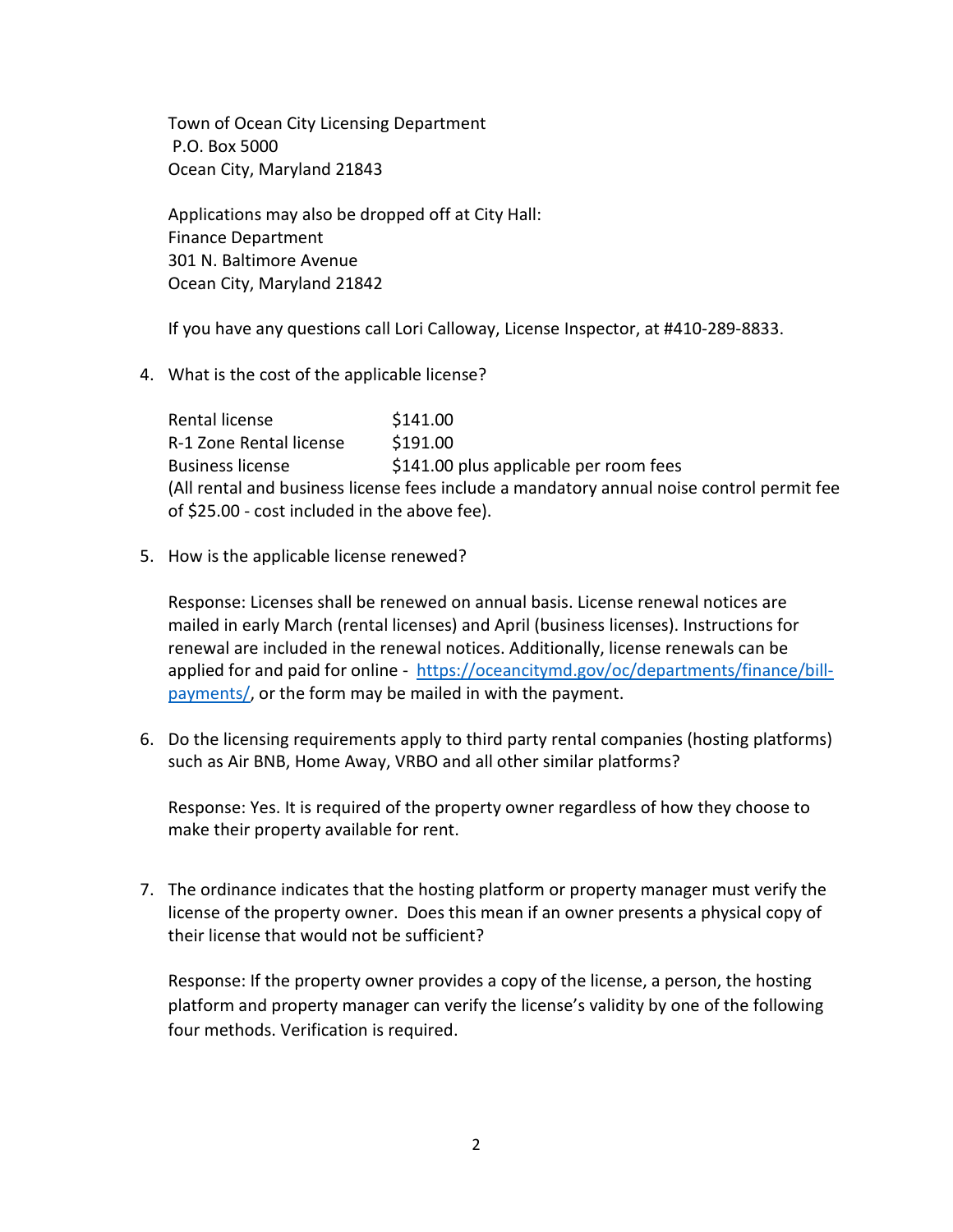a. Contacting the Town of Ocean City Licensing Department to verify the license by calling #410-289-8833. The License Inspector is available Monday through Friday, during normal business hours.

b. Using the Town of Ocean City GIS Mapping Tool – [https://tocgis.maps.arcgis.com/home/index.html.](https://tocgis.maps.arcgis.com/home/index.html)

c. A municipal portal created by the hosting platform or property manager that allows the Town access to rental housing unit data for the corporate limits of Ocean City, to include but not limited to the following information: the Town license number, the property listing ID number given by the company, the address or location information provided by the property owner/property manager/host, and the property owner name if it is available.

d. A monthly report submitted to the Town of Ocean City Department of Planning and Community Development that contains each rental housing unit the hosting platform or property manager is facilitating in the corporate limits of Ocean City, to include but not limited to the following information: the Town license number, the property listing ID number given by the company, the location if any posted by the property owner/property manager/host, and the associated URL to the listing.

8. How would the change in ownership for a property that is currently advertised for rent be handled? How long will it take for the new owner to obtain a license from the Town? What happens in the interim period when a new owner does not have a license?

Response: The new owner should apply for the license. Property managers and realtors should inform their clients that a license is needed from the Town and share the steps they need to take to obtain said license. The Town turns the license applications around in several business days. As long as the new owner has applied, no enforcement action will be taken against them while the application is pending with the Town. The new owner still needs a license even if they are not doing their own new bookings but have inherited existing bookings from the previous owner.

9. Is there a change of ownership grace period?

Response: There is no formal grace period. Owners shall apply and there is no enforcement action during that time period. If an owner does not apply, there will be enforcement action. Lack of knowledge of the license requirement is not an excuse. Every property owner has the responsibility to have knowledge of the laws in the location where they own property.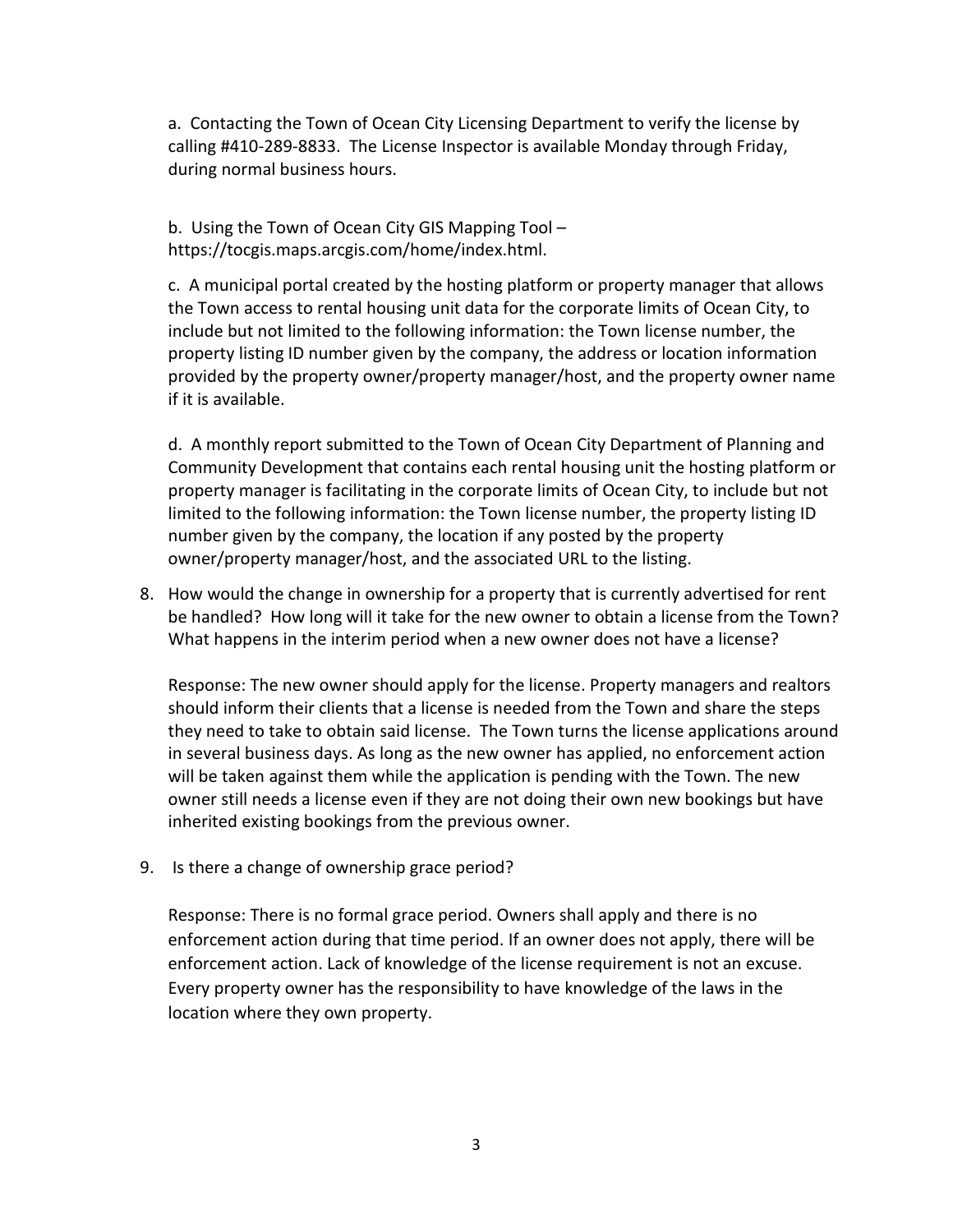10. The ordinance states that all advertising, including print, is required to list the license control number. We do a rental brochure each year and have multiple units within a specific listing/complex. How will that be addressed?

Response: The ordinance requires that the license control number is on every advertisement. No exceptions. The license control number is short and should not inhibit print advertisement. If a property management company has multiple units within one building, they can list all control numbers for that complex. Updates to a printed brochure must be maintained and available upon request.

11. Does the license control number only need to show on the website booking page, or all pages that show the property?

Response: All advertising shall include the license control number. The license control number shall be on the page advertising the property and on the booking page to be included with the booking confirmation. A hosting platform or property manager that does not input the information to create the advertisement or listing, shall provide a mandatory field on their online site in which the rental license control number or the business license control number are required to be entered. This field shall be displayed on/in the advertisement or listing.

12. Will the license control number continue to change every year?

Response: No, the license control number remains constant. The rental license control number and/or business license control number will only change with a change in property owner.

13. As to tax collection, if the property management company or hosting platform collects and pays both the sales and occupancy tax on behalf of our property owners, is the property owner still required to register with the Maryland State Comptroller?

Response: If the property manager has registered the property with the Maryland State Comptroller's Office, the property owner does not also need to register. However, if the property manager has not or does not do so, the property owner must register with the Comptroller's Office.

14. If a third party platform requests a room tax ID number or some other property ID number for the collection of taxes, what number shall I provide?

Response: You should provide the State Department of Assessments and Taxation Account Identifier Number - it is a two-digit district number followed by six digits. You can obtain your tax account identifier, if you do not have it, at the following website: